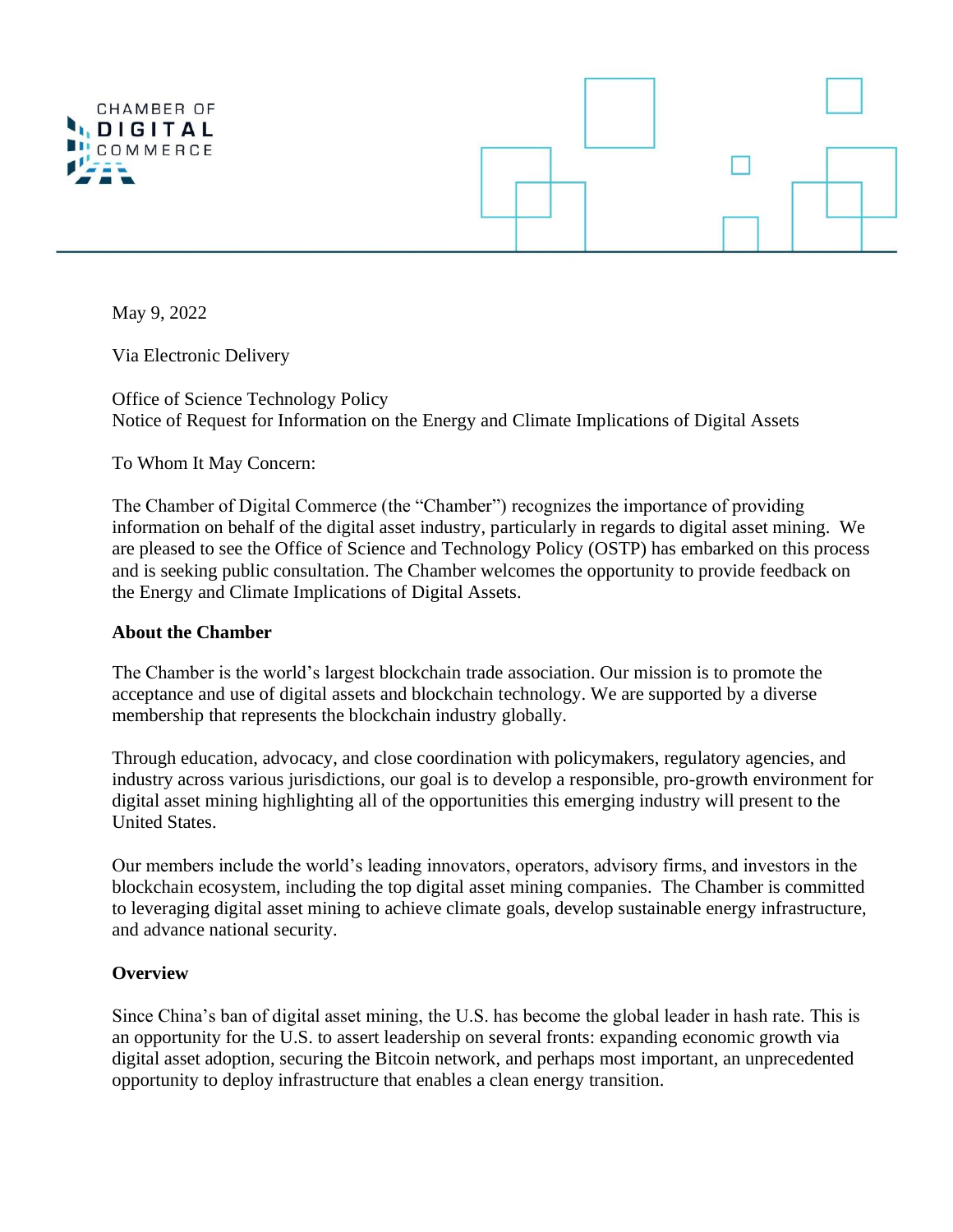The digital asset mining industry today is spurring U.S. economic growth, job creation, and innovation, especially in rural areas where opportunity and innovation are needed most. This is being achieved while also creating financial incentives for the buildout of renewable energy infrastructure.

Yet, these opportunities are sometimes lost in the policy debates with misinformation. While digital asset mining currently uses less than  $0.1\%$  of the world's energy<sup>1</sup>, headlines make claims such as "Bitcoin Uses More Energy than Many Countries," or "Bitcoin Mining Makes Senaca Lake Feel Like a Hot Tub."

The reality is digital asset mining can be far more flexible with its energy needs, particularly when compared to other energy intensive industries, such as data centers and manufacturing facilities. Key to an abundant clean energy future, the Chamber of Digital Commerce's digital asset mining industry members are committed to using carbon neutral or renewable resources across the industry and partnering with utilities on growing renewable energy.

The Biden Administration has established aggressive climate goals. Digital asset mining can serve as a catalyst to achieve these worthy goals, offering unique capabilities that traditional data centers and energy consumers cannot. While providing a utility with a reliable base customer that provides consistent demand - and revenue - for utilities to build out clean energy infrastructure, digital asset miners can power down to allow critical usage of energy.

Why are these policies important? Bitcoin has been adopted by over 100 million individuals worldwide and digital asset mining is the foundation of this ecosystem, creating an opportunity for millions of people in less fortunate economic circumstances to access a new financial system by allowing them to store their savings in a medium that is independent of rapidly increasing inflation, banks fees, and long-standing inequities in our banking system.

# **1.** *Protocols*

### **Proof-of-Work Consensus Mechanism**

Proof-of-work was introduced in the early 1990s as a means to reduce email spam. The idea was computers might be required to perform a small amount of work before sending an email. This work would be minimal for someone sending one off emails, but it would require a lot of computing power and resources for users to send mass emails aka SPAM.

Proof-of-work is a necessary part of adding new blocks to the Bitcoin blockchain. Blocks are summoned to life by miners, the players in the ecosystem who execute proof-of-work. A new block is accepted by the network each time a miner comes up with a new winning proof-of-work, which happens roughly every 10 minutes.

The energy consumption required to validate blocks is critical to ensure the security of the blockchain. It also ensures that block production remains decentralized. No one has an advantage for

<sup>1</sup> [Global Bitcoin Mining Data Review Q4 2021, Bitcoin Mining Council, December 2021](https://bitcoinminingcouncil.com/wp-content/uploads/2022/01/2022.01.18-BMC-Q4-2021.pdf)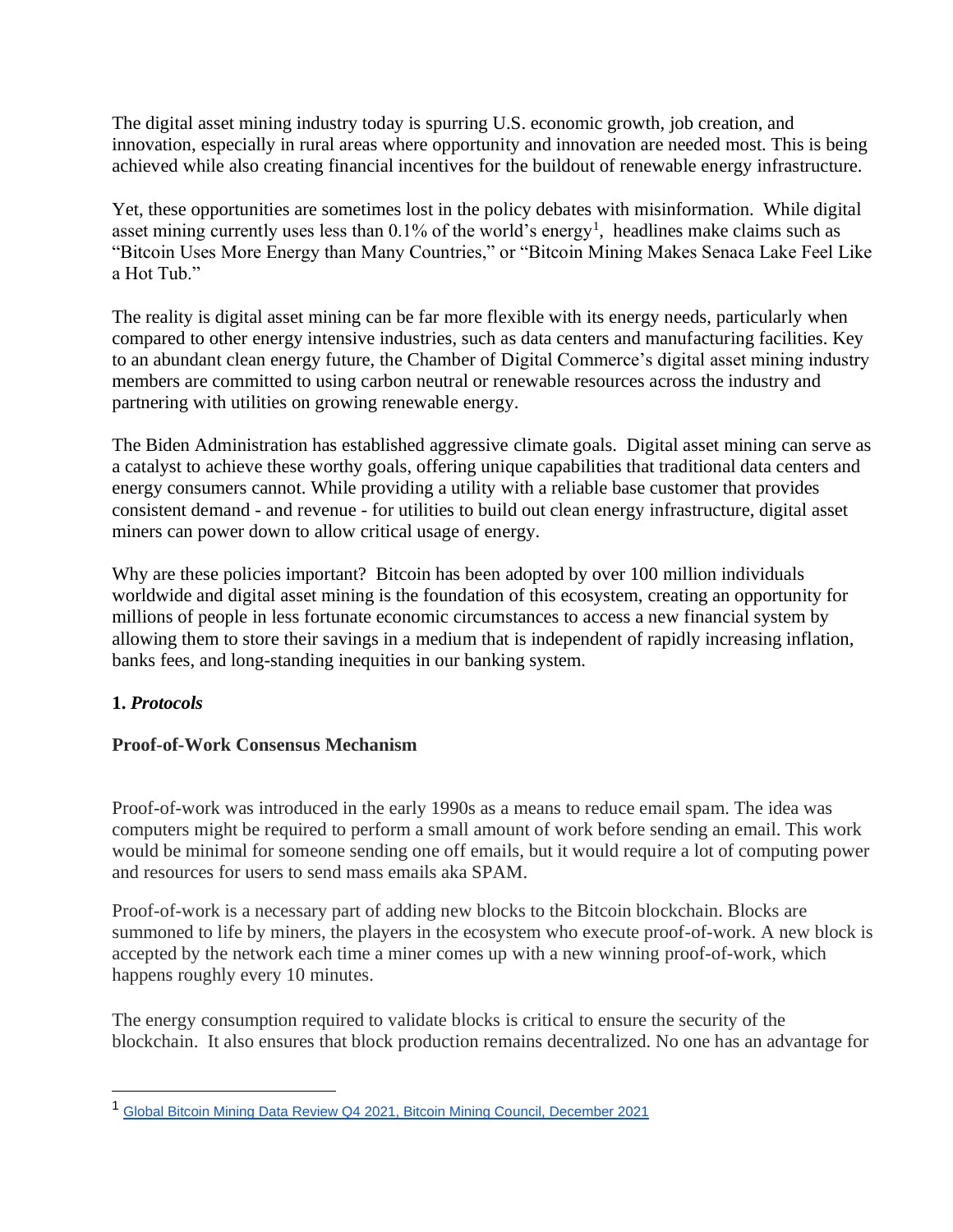mining bitcoin early. Bitcoin miners that started ten years ago still have to compete on equal footing with a new miner that joins today.

#### **Proof of Stake Consensus Mechanism**

In proof-of-stake, the block creation terms are "forge" or "mint". These terms should not be confused with mining — although validators act similarly to miners in proof-of-work. Staking is when you pledge your coins to be used for verifying transactions. Validators carry the responsibility to mint blocks, confirm transactions, and protect the network through staking.

Proof-of-stake requires validators to lock up a certain number of tokens into the network as their stake to create a validator node. Requiring validators to lock digital assets ensures they have 'skin in the game'. Validators must maintain network functionality or risk seeing their asset value depreciate. Additionally, validators risk losing their stake if they act maliciously. A nefarious actor that processes invalid transactions may be penalized and lose tokens through slashing.

Proof-of-stake optimizes for scalability and provides much higher transaction throughput. However, proof of stake networks run the risk of fewer entities controlling block production and the network's token. Centralized block production also leads to weaker security since there are less validators susceptible to attack or collusion.

### *2. Hardware*

Proof-of- work miners are constantly operating and updating to ensure the use of state of the art equipment. The industry is continually evaluating various tools and technologies, including immersion and lifecycle mining, that may allow us to reduce our electricity consumption and improve the efficiency of the fleet.

One such example of how miners are extending deployment of hardware is called "lifecycle mining," which refers to the concept that the energy inputs and datacenter model that miners employ should be tailored to the age of the hardware. As newer more efficient hardware comes online, this hardware will be deployed to energy hook ups with less disruption, as areas with more renewables are suitable for older units. The opportunity cost is much lower with older units, so they can be placed alongside a more intermittent renewable source of energy and still be economical.

### *3. Resources & 4. Economics*

Proof-of -work mining, like all industrial activity, uses energy. In 2020 it was estimated that proof-ofwork mining used 188 terawatts of power, which is about 0.122% of global energy consumption. While eliminating all digital asset mining would not put a meaningful dent in carbon emissions, it could slow our progress in transitioning this country to more renewable energy.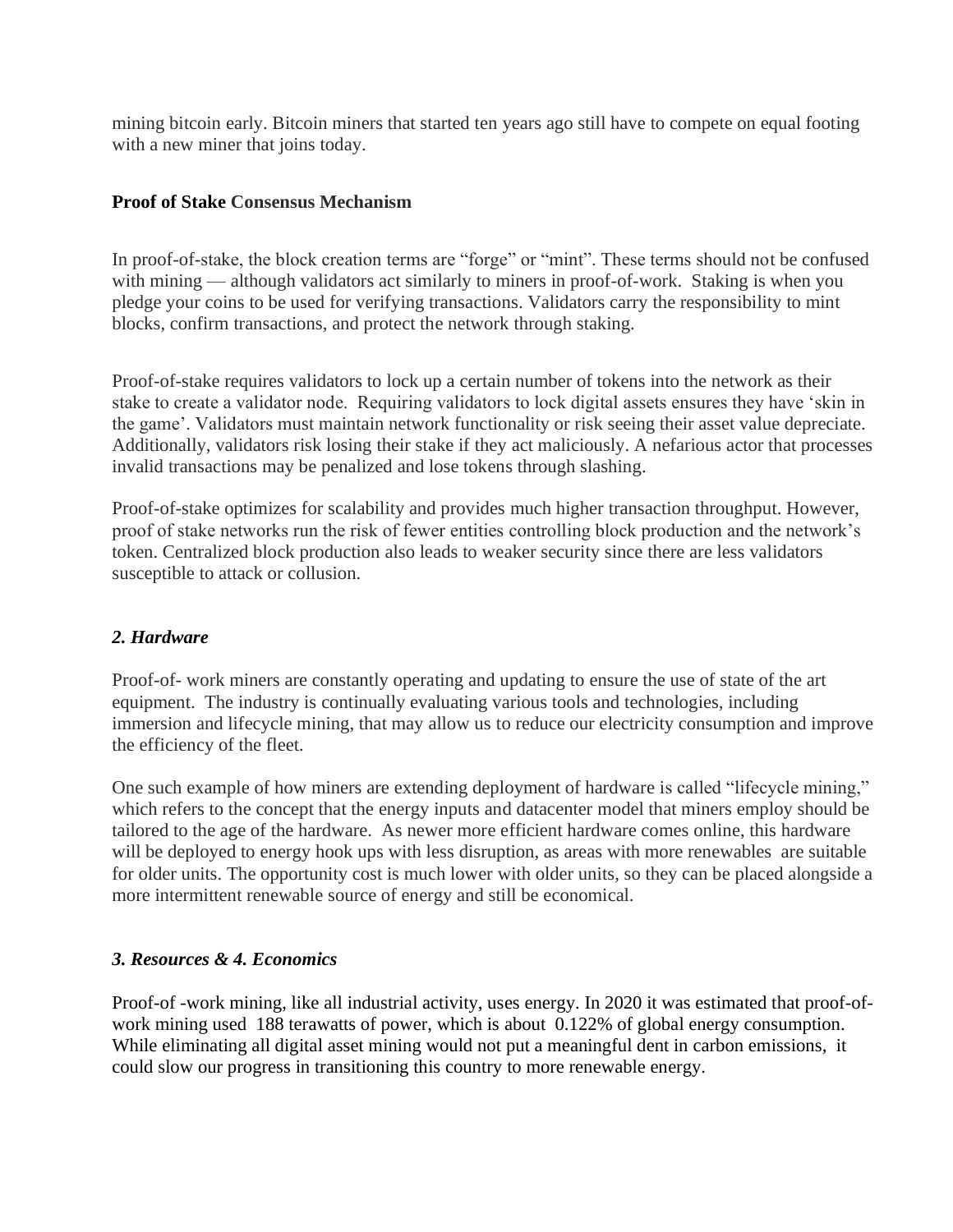At the start of last year, over 50% of the industry's computing power (hash rate) was located in China and 13% was in the U.S. By July 2021, China had banned mining, and the U.S.' share of the network's hash rate had grown to 35%<sup>2</sup>. Today, digital asset mining in the U.S. continues to grow, predominantly in states with regulatory friendly environments and excess renewable power (e.g., Georgia and Texas)<sup>3</sup>. In 2021, the efficiency of Bitcoin mining globally improved by 53%, and the percentage of our industry that is primarily powered by sustainable power improved from 37% to  $59\%$ <sup>4</sup>.

Chamber of Digital Commerce members are partnering with energy companies to build clean, green, renewable energy resources (e.g. solar and wind) that might not otherwise be built, but for our ability to provide consistent, reliable, flexible, baseload to finance these critical investments in our nation's renewable infrastructure.

## *5. Past or ongoing mitigation attempts & 6. Potential energy or climate benefits*

Chamber of Digital Commerce mining members are increasingly focused on minimizing carbon emissions associated with their activities by procuring renewable energy, favoring locations with renewable energy, and using otherwise wasted energy.

Digital asset miners can buy energy from energy providers when energy is abundant (e.g., West Texas with an excess of wind and solar), drawing from the grid the rest of the time. In doing so, the miners monetize a renewable asset that would otherwise be dumped into the ground, while maintaining generally high uptime. During periods of energy scarcity, the miners can be turned off. The net effect is that renewables become more economical, as they can monetize their asset even when the grid has no demand for it.

Digital asset miners represent "interruptible load," which means that they can deal with power outages without suffering adverse impacts to their business. Of course, they prefer to have power all of the time, but nothing catastrophic happens when they lose power, unlike other industrial consumers such as hospitals, high-end data centers, factories and smelters.

For example, on the rare occasions when customer demand spikes during extreme weather events that create heating or cooling peaks, digital asset miners work cooperatively with utilities to cut off their power demands for the benefit of the grid in mere minutes with no adverse effects. The right to curtail a miner's energy use at the request of the utility in times of high demand is typically agreed to in the power purchase contract between the parties. No other industry that uses the amount of energy - data centers, cloud service providers and manufacturing facilities - has the capacity to do this.

It's also important to note that even as digital asset mining has increased over the past few years, the Bitcoin Mining Council estimates that the global mining industry's sustainable electricity mix is 58.5% and growing. This number will only grow over time as digital asset miners form partnerships

<sup>2</sup> [Bitcoin Electricity Consumption Index Mining Map, Cambridge Centre for Alternative Finance](https://ccaf.io/cbeci/mining_map) 

<sup>3</sup> [America's Bitcoin Miners See Georgia as the New U.S. Hotspot, Bloomberg, February 2022](https://www.bloomberg.com/news/articles/2022-02-07/america-s-bitcoin-btc-miners-have-georgia-on-their-minds?cmpid=BBD020822_cryptoe-georgia-on-their-minds)

<sup>4</sup> [Global Bitcoin Mining Data Review Q4 2021, Bitcoin Mining Council, December 2021](https://bitcoinminingcouncil.com/wp-content/uploads/2022/01/2022.01.18-BMC-Q4-2021.pdf)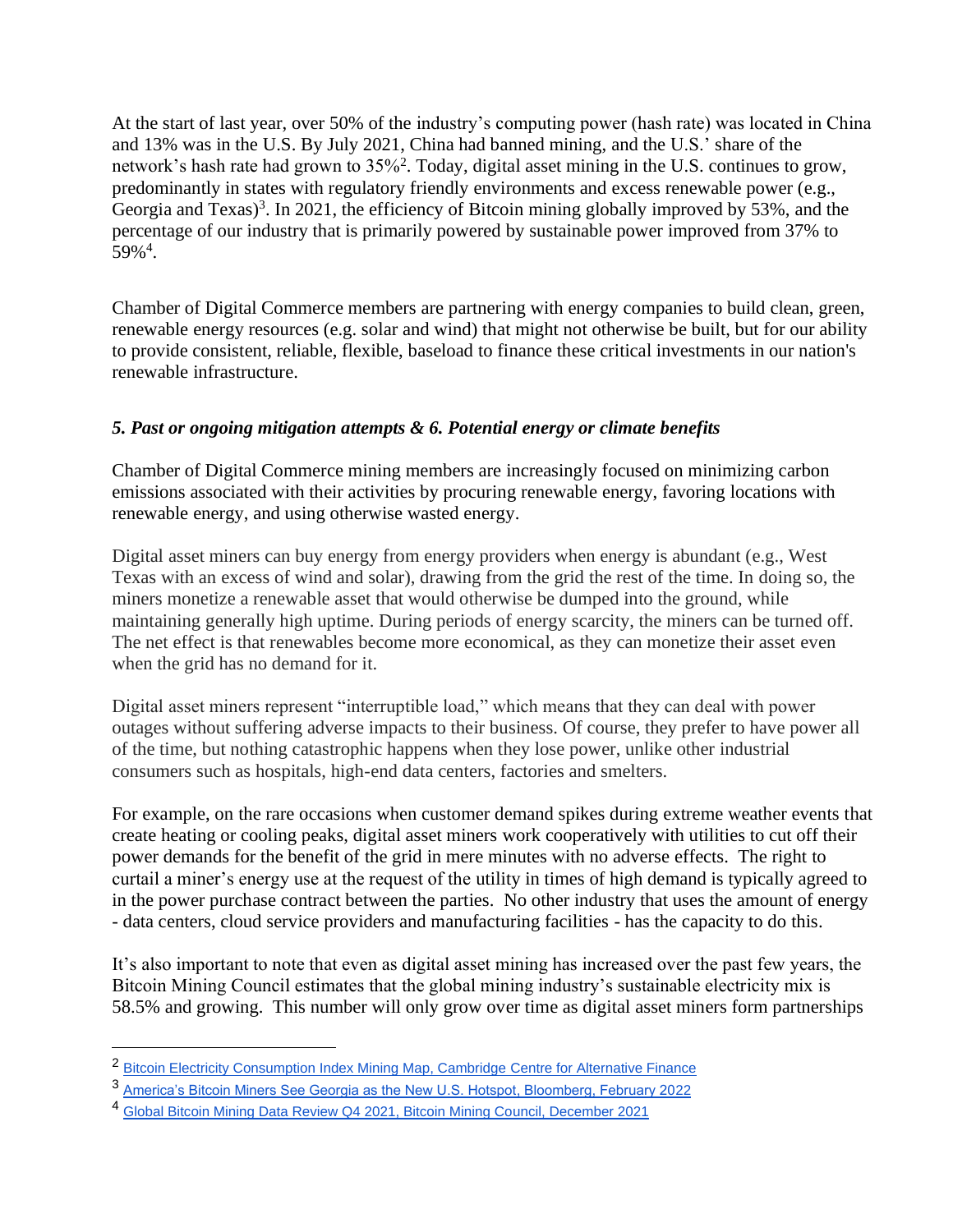with energy providers, utilities, communities, and other groups to develop new energy capacity by providing new and valuable economic incentives for energy companies to build green infrastructure and green sources of power..

Miners are partnering with nuclear power plants (which often produce excess power at night, when the grid is less demanding). Likewise we expect the same to be true of solar and wind energy producers. We see the advantage of digital asset mining as an additional consistent and flexible customer.

### *7. Likely future developments or industry trajectories & 8. Implications for U.S. policy*

No industry has seen the amount of growth that digital asset mining has seen in the past few years. While it is difficult to predict the future, there are a number of potential developments and implications for US energy policy to consider.

## *US Energy Transition*

Digital asset mining is evolving energy policy in the US and creating opportunities for a more sustainable energy transition. Digital asset mining has the ability to rapidly advance all fuels and all technologies. Examples include, solar and wind energy: digital asset mining can finance renewable infrastructure build outs and investment, while simultaneously adding capacity to the grid. For the nuclear energy industry, digital asset mining offers the ability to extend the lifetime of the U.S. reactor fleet while also funding new technologies such as small modular reactors (SMR's). Digital asset mining also offers natural gas a way to use otherwise wasted flared gas, rather than it just being burned into the atmosphere.

# *National Security*

Energy is a cornerstone of national security. As highlighted above, digital asset mining offers an unmatched opportunity for the United States to revitalize an energy infrastructure that has been in dire need of an update for decades. The vulnerability of the U.S. electric grid is well documented. The Biden administration has launched public-private action plans to shore up the cybersecurity of the electricity, pipeline, and water sectors. Digital asset mining can be a key catalyst to stabilize, modernize, and improve the nation's energy grid, thus improving national security for all citizens.

### *Financial Inclusion*

The policies for this ecosystem should not be measured by a one size fits all method. Bitcoin has been adopted by over 100 million individuals worldwide and digital asset mining is the foundation of this ecosystem, creating opportunities for millions of people in less fortunate economic circumstances to access the financial system by storing their savings in a medium that is independent of rapidly increasing inflation, banks fees, and long-standing inequities in our banking system.

### **Conclusion**